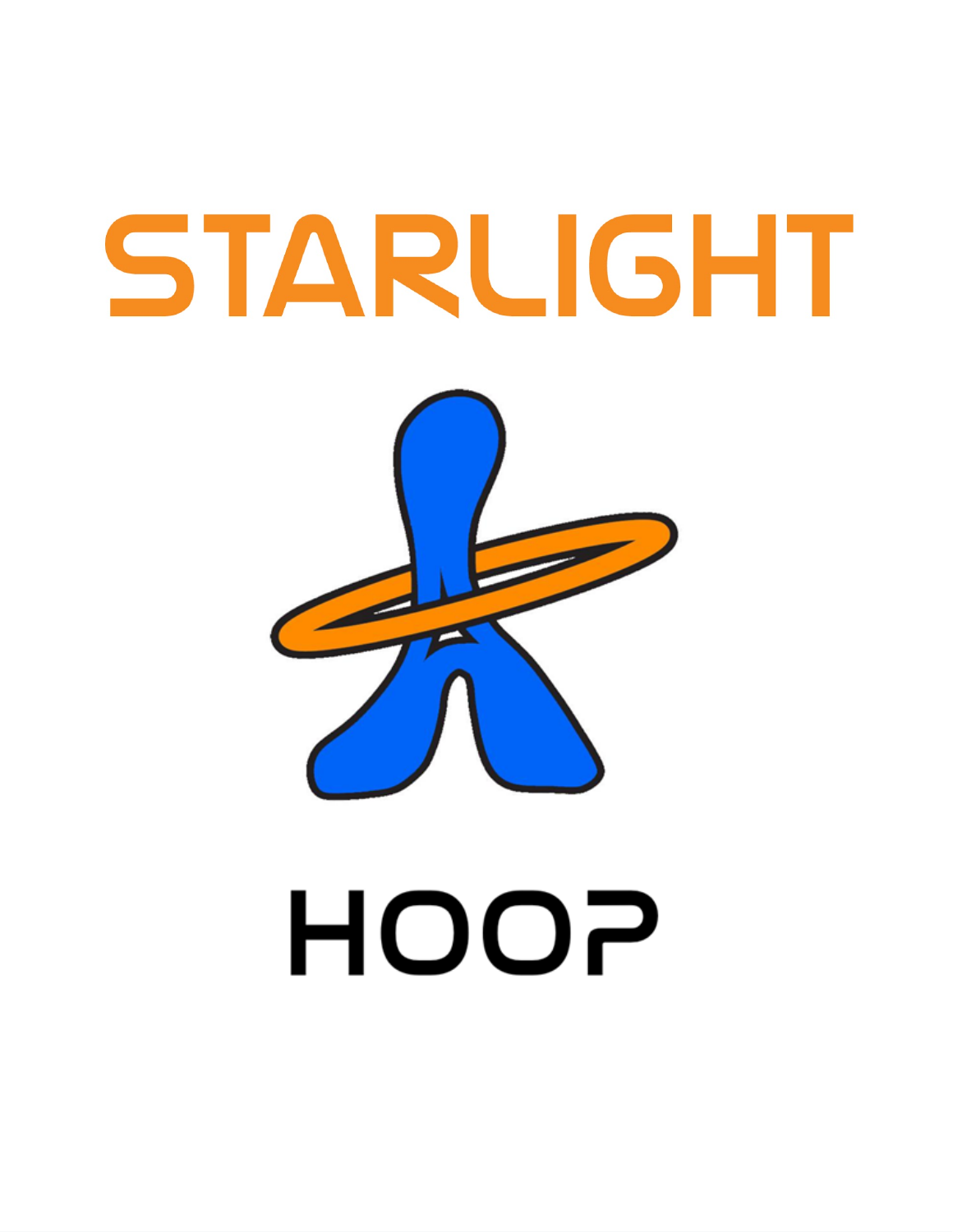

# Thank you!

We appreciate your purchase, which supports our continued development of fun and innovative LED props. We hope that you enjoy our products as much as we enjoy creating them! This smart prop was handcrafted at our workshop in Arvada, Colorado. We back our workmanship with a lifetime warranty. If you experience any problems with this product, visit:

**<https://shop.astralhoops.com/pages/service>** or contact us at **[s upport@astralhoops.com](mailto:Support@astralhoops.com)** 

**We're happy to assist you!** 

**Astral Starlight Hoop Instructions**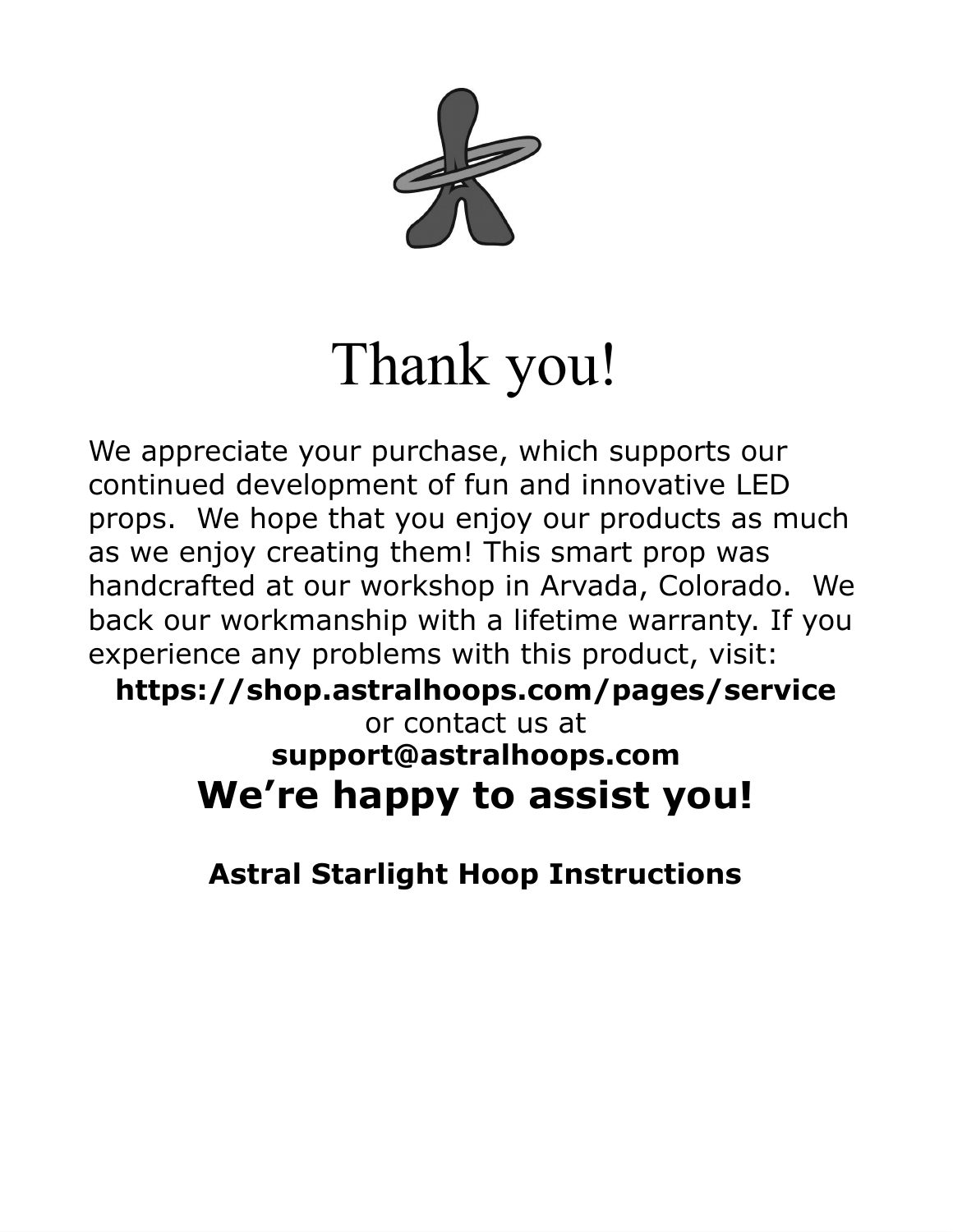#### **Assembling the hoop**

The Starlight comes with a push button connector. Simply insert the battery with the positive side towards the end of the tube and push one end of the hoop into the other until both ends are flush together and the button pops through the hole. To turn off the hoop, open the hoop to the second push button position or remove the battery.

Included with this model are two rechargeable 10440 3.7V Li-Ion batteries and a battery charger. To charge a battery, follow the directions indicated on the battery charger. Only use battery chargers compatible with the 10440 3.7V Li-Ion battery. DO NOT INSERT THE BATTERY BACKWARDS.

#### **Taking the hoop apart**

The push button is sometimes a little tight. We prefer tight over loose since it wouldn't be very nice for a hoop to fly open during a performance. Here's a trick that makes it quite a bit easier: it helps to push on the button with a rigid object instead of with your finger. The end of a ballpoint pen (with the point still retracted) fits nicely over the button and works well for this. As you push the button, give the hoop a little twist so the push button goes under the hoop surface, then pull apart. With a little practice using this method, taking the hoop apart becomes much easier.

#### **Coiling down the hoop for travel and shipping**

If you need to coil the hoop later for shipping or travel, be careful not to coil the tubing any more than necessary and never smaller than 20" diameter. Coiling it too small can cause the tubing to crease, crack, or shatter. We highly suggest using painter's tape instead of duct tape in the event that you need to coil your hoop down.

#### **Using the hoop**

#### Selecting a pattern

Hold the hoop with the menu lights going out away from you. When in the selection menu, each light on the hoop represents a different pattern. Use the left, right, forward, and back buttons on the remote to move the cursor around the menus. To run the selected pattern, press OK on the remote. To return to the menu again press the menu button. This is in the top left corner of the remote with the three lines icon.

The first yellow mode in the white menu is an all hoop shuffle, so you can turn the hoop on and immediately start playing with all of the patterns!

#### Presets (white menu)

The first menu is where you can save up to 9 of your favorite patterns for quick access. If you try to select a location in the preset menu that does not already have a pattern stored, the cursor will blink red.

To store patterns in the preset menu, go to the pattern you would like to store. While the pattern is running, press the save button on the remote. This is the button in the top right corner with the disk icon. The hoop will then go back to running that pattern and it will be stored in the chosen preset location for later access. If you choose a location that already has a pattern stored in it, that preset will be overwritten with the new pattern. You can not save the yellow or purple scan modes.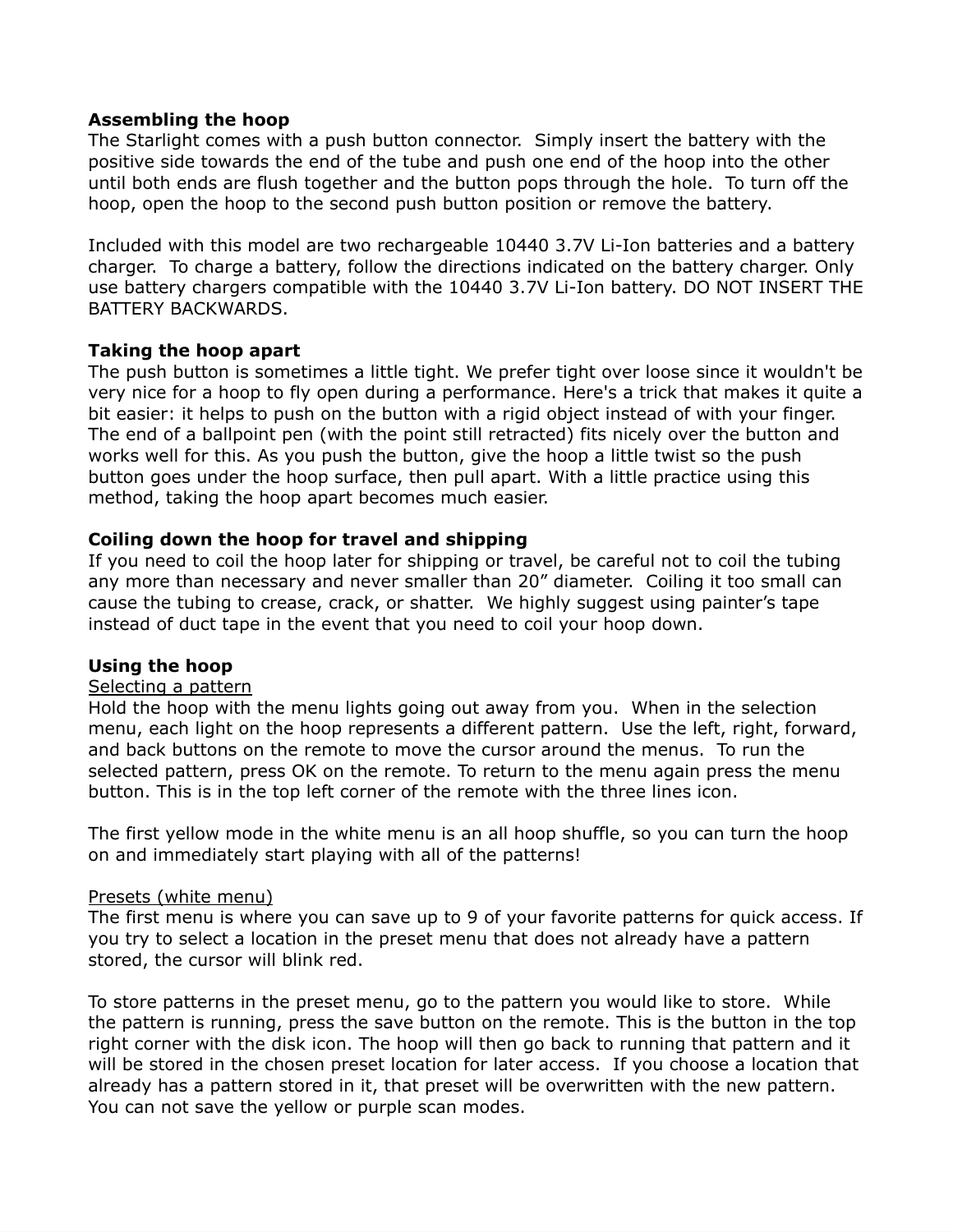#### Customization

Each pattern can be customized to a wide variety of color and speed settings. Once you are playing a pattern, press the rabbit or sloth buttons on the remote to change the speed. Press the left or right painters pallet buttons on the remote to change the color. The customized pattern can be saved to the preset menus using the directions above.

One tap to the left will set the hoop to a rainbow fade, a second tap to the left will set the color to white on most patterns. Keep tapping left, or right to go back, to set an individual color.

#### Scan modes

There is a purple scan mode at the end of each menu. It will play each pattern in that menu for 10 seconds.

#### **Brightness**

The Starlight has a brightness control to allow you to set the intensity and manage battery life. To access the brightness menu, press the brightness button. This is in the lower right corner with the sun icon. Eight blue dots in the brightness menu represent the eight brightness levels. Move the cursor up and down, and press OK on the remote to select.

#### Battery meter

Your hoop also has a battery meter. Press the battery button on the remote and a series of dots ranging from green to yellow to red will appear. These represent how much charge is left on your battery.

| Menu        | <b>Menu Description</b>          |
|-------------|----------------------------------|
| White       | Shuffle & Presets                |
| Red         | <b>Solids &amp; Color Strobe</b> |
| Yellow      | Spinning Color Strobes           |
| Green       | More Spin Patterns               |
| <b>Blue</b> | Sparkles and Comets              |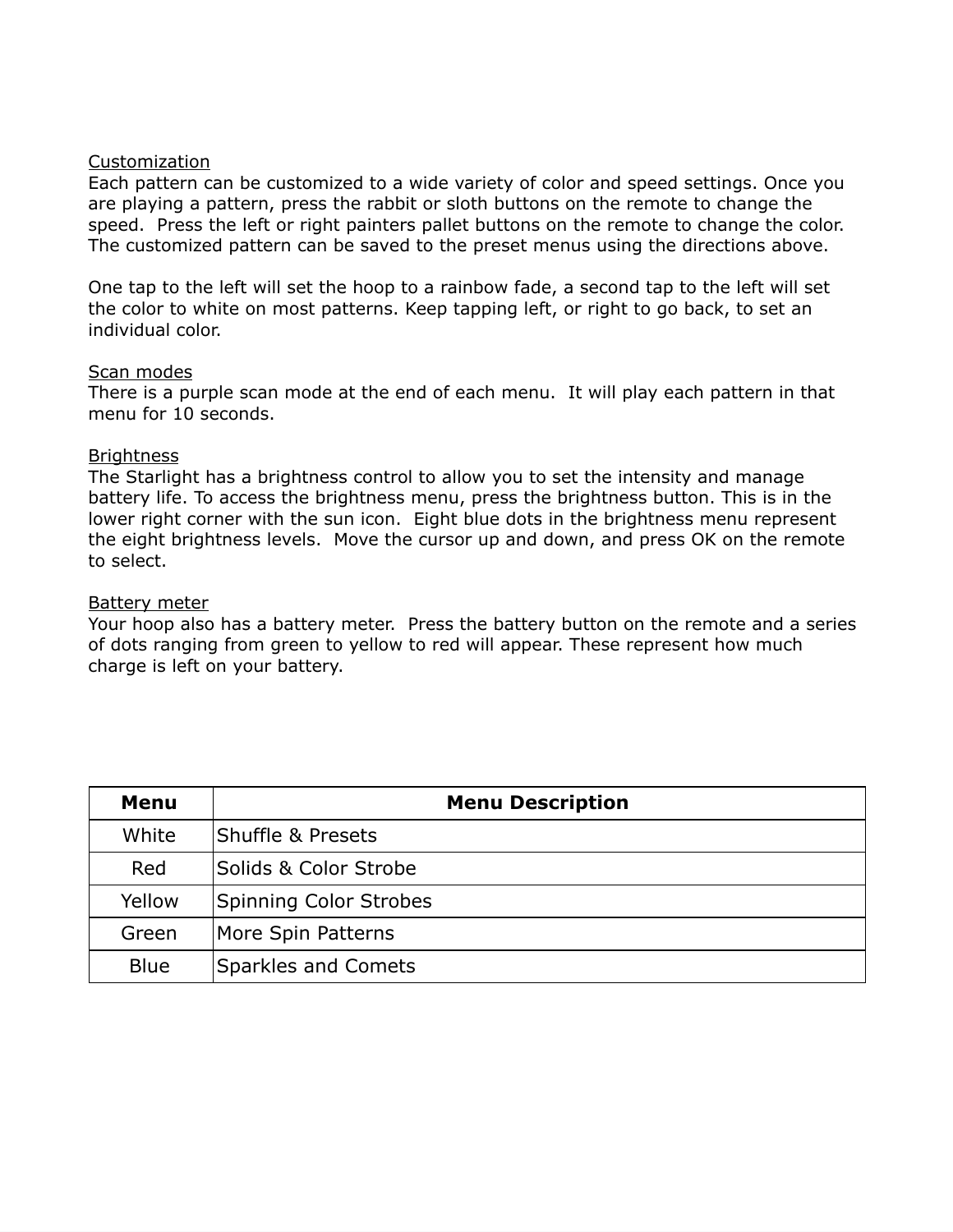### **Astral Hoop Care Instructions**

Avoid getting your hoop wet or exposing it to damp conditions.

Store your hoop at room temperature (60 to 85 degrees Fahrenheit).

Avoid prolonged exposure to direct sunlight or excessive heat such as a car parked in the sun on a hot summer day.

Avoid exposure to extreme cold. This is especially important for polypropylene hoops as polypropylene becomes brittle when cold and can crack from extreme cold. Also be extra cautious when hooping with a cold polypropylene hoop. Cold tubing will fail with less force than at room temperature.

It's important to understand the physical limitations of your hoop. The tubing used to make these and other hoops have a limit of how much force it can withstand before failing. The weight added by the LED circuit as well as the holes drilled for the circuit interfaces compound this limit. Abrupt moves such as paddle breaks and knee reversals can apply more force than the tubing can take. Perform these moves gracefully and practice new tricks with a hoop that would be less likely to break.

Don't store the hoop with the battery completely drained. This can shorten the battery life.

Hooping on a soft surface such as grass or carpet is best for your hoop. The hoop is designed to be durable, but take care not to excessively beat it or throw it at the ground.

When collapsing your hoop for travel, coil it carefully and never smaller than 20" in diameter.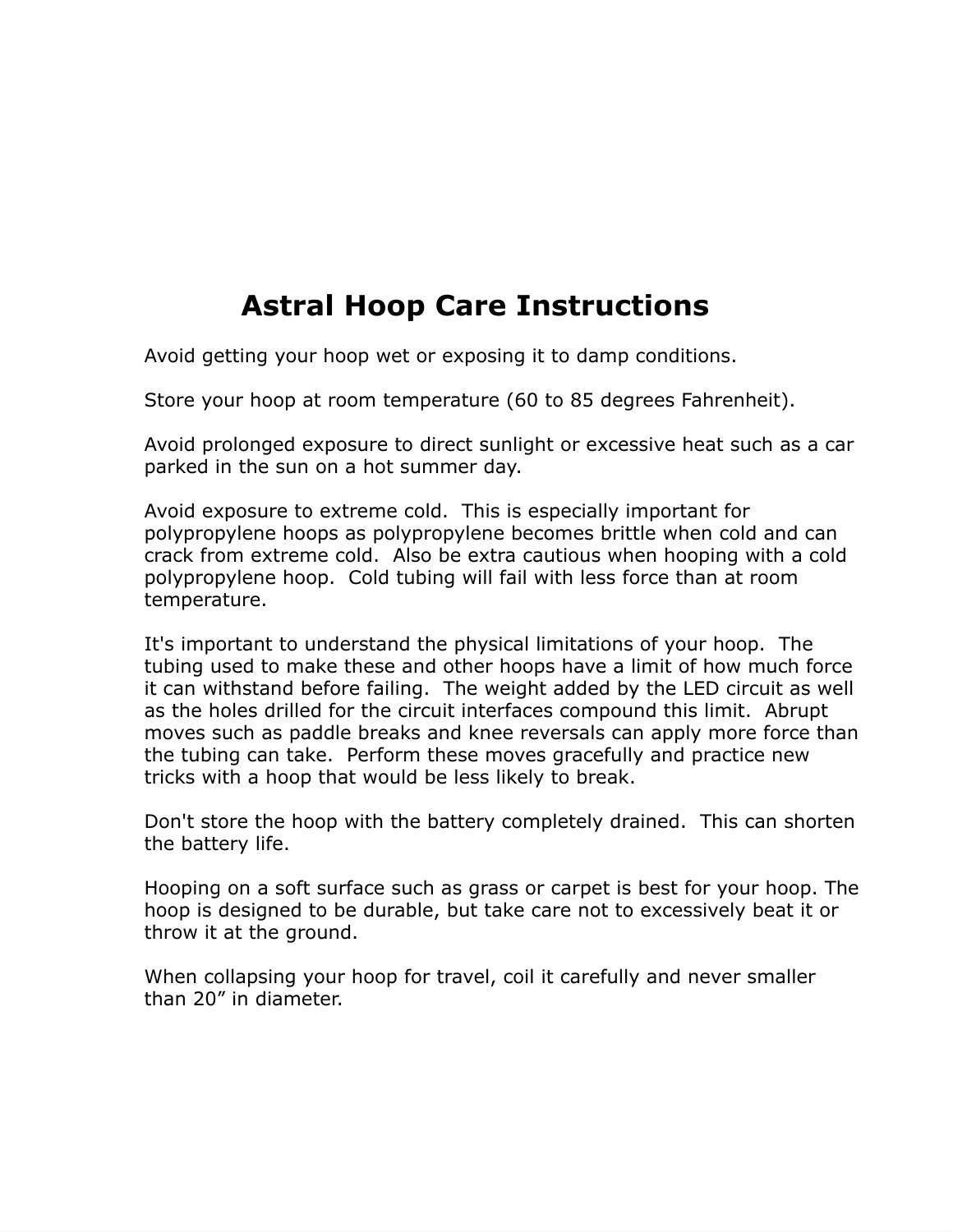## **LI-ION BATTERY WARNING**

This hoop may contain a Li-ion battery. We use advanced protection circuitry to protect the hoop and batteries in the event of a problem and minimize dangers. However, Li-ion batteries can catch fire and/or explode if misused or exposed to conditions such as water or extreme heat. Please read and understand the following cautions so you can enjoy safe and proper use of your hoop.

Never store the hoop inside your car in extreme temperatures. Do NOT expose the hoop to direct sunlight for extended periods. Do NOT expose the hoop to other extreme heat or flame. Storing at room temperature between 40 and 80 degrees F is best. Don't leave the hoop with a dead battery for an extended period. Charge battery every 2 months when not in use to keep it fresh.

Never leave a charging hoop unattended.

If the battery or the hoop around the battery becomes hot, swells, smokes, leaks, or is punctured, turn the hoop off, disconnect it from the charger, and put it in a safe place to observe it for approximately 15 minutes.

If the battery has been damaged, do not turn on or charge the hoop. Never expose hoop to moisture. If the hoop does get wet, allow it to dry thoroughly and ensure there is no moisture trapped inside the hoop before turning it on or charging it.

Only charge with the Li-ion smart charger that we supply with the hoop. NEVER plug or stick anything else into the charging port.

Do not disassemble the hoop or tamper with the battery or circuit in any way.

#### **A note about using this hoop as a fire hoop:**

#### **We recommend that only trained and experienced fire hoopers attempt to use this hoop as a fire hoop. If you attach fire wicks to this hoop, you do so entirely at your own risk.**

Keep the flame away from the tubing and battery.

If the tubing around the battery is damaged by the fire, or if the battery shows signs of damage, or if the hoop or battery begins to swell or smoke, turn the hoop off and put it in a safe place to observe it for approximately 15 minutes.

If the battery area of the hoop catches fire, put it out with a class C fire extinguisher, NOT water.

Do NOT turn the hoop on or plug it into the charger if the battery or the

tubing around the battery shows signs of damage due to heat or fire.